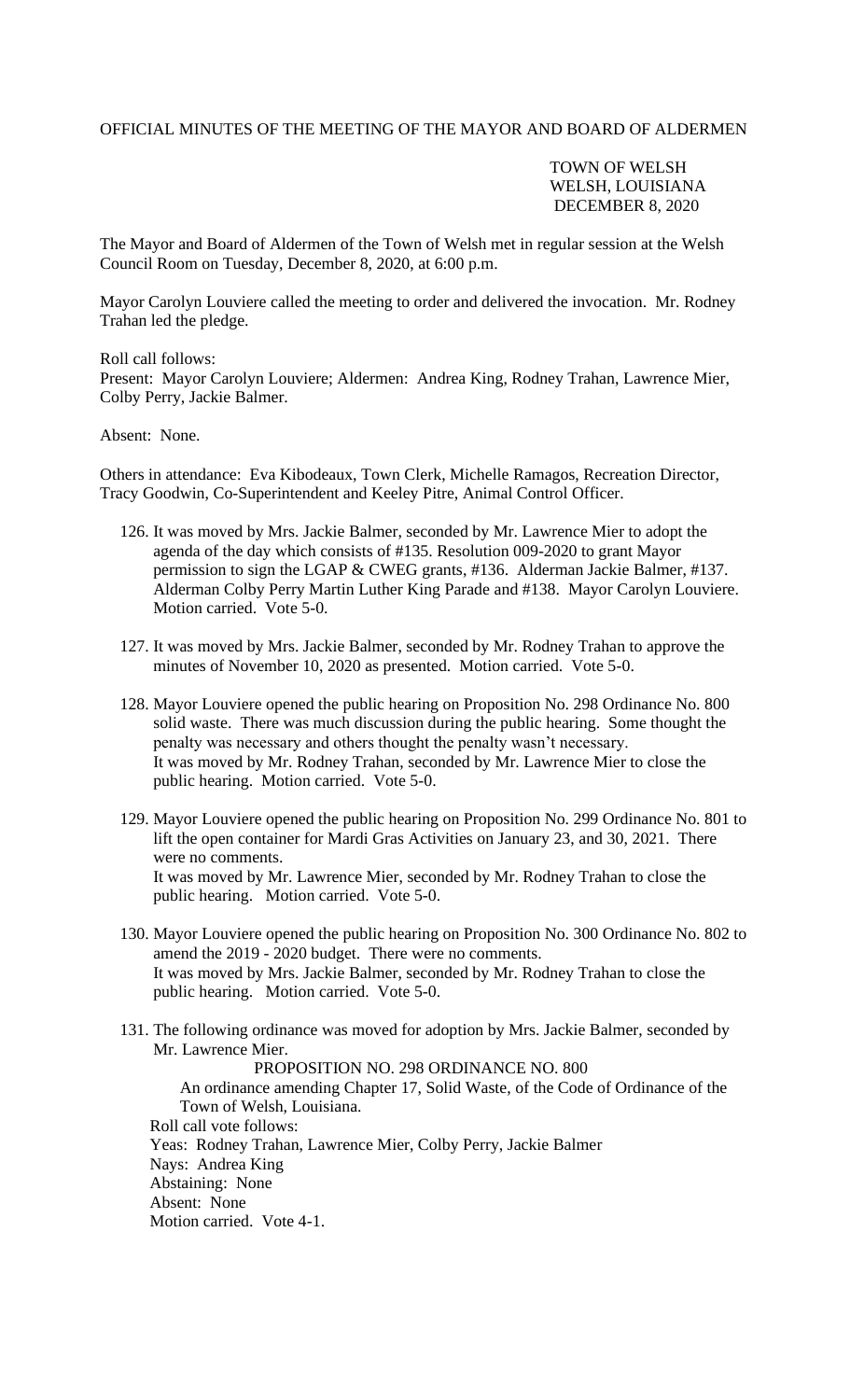## OFFICIAL MINUTES OF THE MEETING OF THE MAYOR AND BOARD OF ALDERMEN CONTINUED PAGE 2, DECEMBER 8, 2020.

- 132. The following ordinance was moved for adoption by Mr. Rodney Trahan and seconded by Mrs. Jackie Balmer. PROPOSITION NO. 299 ORDINANCE NO. 801 An Ordinance amending Sec. 15-66 regulating the consumption of alcoholic beverages on public streets and in public parks. Roll call vote follows: Yeas: Andrea King, Rodney Trahan, Lawrence Mier, Colby Perry, Jackie Balmer Nays: None Abstaining: None Absent: None. Motion carried. Vote 5-0.
- 133. The following ordinance was moved for adoption by Mr. Rodney Trahan, seconded by Mrs. Jackie Balmer.

 PROPOSITION NO. 300 ORDINANCE NO. 802 An Ordinance amending a budget for the Town of Welsh, Louisiana, For the fiscal Year 2019 – 2020. Roll call vote follows: Yeas: Andrea King, Rodney Trahan, Lawrence Mier, Colby Perry, Jackie Balmer Nays: None Abstaining: None Absent: None Motion carried. Vote 5-0.

- 134. It was moved by Mr. Lawrence Mier, seconded by Ms. Andrea King to appoint Mrs. Debbie Zeno to replace Mrs. Sherry Lewis on the Welsh Housing Authority Board. Motion carried. Vote 5-0.
- 135. The following resolution was offered by Mrs. Jackie Balmer, seconded by Mr. Rodney Trahan and duly resolved.

RESOLUTION NO. 009-2020 A resolution requesting financial assistance from the State of Louisiana under the Fiscal Year 2020 – 2021 Local Government Assistance Program and Community Water Enrichment Fund Program. Motion carried. Vote 5-0.

- 136. Alderman Jackie Balmer wanted to thank Mayor Carolyn Louviere for her hard work and dedication to the Town of Welsh for 20 years. She stated she has been around for a lot of good things but also hard times, such as coming in with Hurricane Rita and going out with Hurricane Laura and Hurricane Delta. Everyone stood and gave her a round of applause.
- 137. Alderman Colby Perry spoke about the Martin Luther King Parade. He stated that they are planning on changing the route this year to include Martin Luther King Street with the red street signs. It was moved by Mr. Colby Perry, seconded by Mrs. Jackie Balmer to allow Mr. Eddie Achan to change the parade route for Martin Luther King Parade with approval of the route for Marcus Crochet, Police Chief. Motion carried. Vote 5-0.
- 138. Mayor Louviere wanted to thank everyone for her the chance to serve the Town of Welsh. She stated she is leaving with a heavy heart and said that a lot of great things have happened in 20 years.

Keeley Pitre, Animal Control Officer stated that the animal control shelter is moving forward. She stated that once the shelter is completed we will be receiving donations from Wal-Mart.